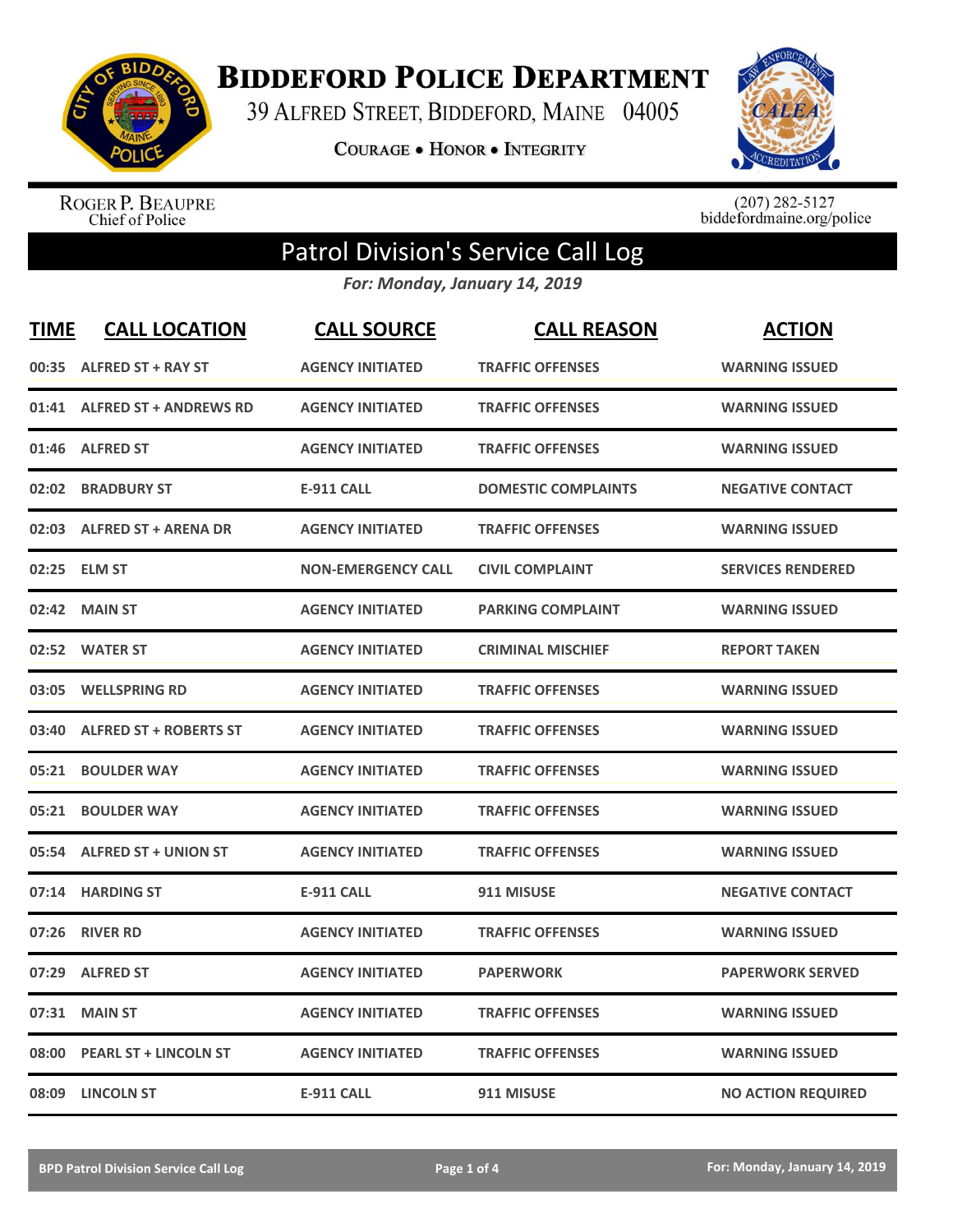| <b>TIME</b> | <b>CALL LOCATION</b>                                                                                                         | <b>CALL SOURCE</b>        | <b>CALL REASON</b>       | <b>ACTION</b>                |
|-------------|------------------------------------------------------------------------------------------------------------------------------|---------------------------|--------------------------|------------------------------|
|             | 08:14 ELM ST                                                                                                                 | <b>E-911 CALL</b>         | 911 MISUSE               | <b>WARNING ISSUED</b>        |
|             | 08:16 GREENFIELD LN                                                                                                          | <b>AGENCY INITIATED</b>   | <b>PAPERWORK</b>         | <b>PAPERWORK NOT SERVED</b>  |
|             | 08:23 ALFRED ST + MEDICAL CENTER D AGENCY INITIATED                                                                          |                           | <b>TRAFFIC OFFENSES</b>  | <b>WARNING ISSUED</b>        |
|             | 08:27 WEST ST + GREENFIELD LN                                                                                                | <b>AGENCY INITIATED</b>   | <b>TRAFFIC OFFENSES</b>  | <b>VSAC ISSUED</b>           |
|             | 08:34 MAIN ST                                                                                                                | <b>WALK-IN AT STATION</b> | <b>HARASSMENT</b>        | <b>REPORT TAKEN</b>          |
|             | 08:36 ELM ST                                                                                                                 | <b>AGENCY INITIATED</b>   | <b>PAPERWORK</b>         | <b>PAPERWORK NOT SERVED</b>  |
|             | 08:40 RIVER RD                                                                                                               | <b>AGENCY INITIATED</b>   | <b>TRAFFIC OFFENSES</b>  | <b>WARNING ISSUED</b>        |
|             | 08:43 BOULDER WAY                                                                                                            | <b>AGENCY INITIATED</b>   | <b>PAPERWORK</b>         | <b>PAPERWORK NOT SERVED</b>  |
|             | 08:59 ELM ST + CENTER ST                                                                                                     | <b>AGENCY INITIATED</b>   | <b>TRAFFIC OFFENSES</b>  | <b>WARNING ISSUED</b>        |
|             | 08:59 HILL ST                                                                                                                | <b>AGENCY INITIATED</b>   | <b>TRAFFIC OFFENSES</b>  | <b>VSAC ISSUED</b>           |
|             | 09:04 HARRISON AVE                                                                                                           | <b>AGENCY INITIATED</b>   | <b>PARKING COMPLAINT</b> | <b>PARKING TICKET ISSUED</b> |
|             | 09:06 BOULDER WAY                                                                                                            | <b>AGENCY INITIATED</b>   | <b>TRAFFIC OFFENSES</b>  | <b>WARNING ISSUED</b>        |
|             | 09:11 MAPLEWOOD AVE<br>OFFENDER: JUVENILE - F  AGE: 14  RESIDENT OF: BIDDEFORD, ME<br>CHARGE: SALE/USE OF DRUG PARAPHERNALIA | <b>NON-EMERGENCY CALL</b> | <b>DRUG</b>              | <b>CITATION ISSUED</b>       |
|             | 09:17 ALFRED ST + MEDICAL CENTER D AGENCY INITIATED                                                                          |                           | <b>TRAFFIC OFFENSES</b>  | <b>NO ACTION REQUIRED</b>    |
|             | 09:18 ELM ST + UNION ST                                                                                                      | <b>AGENCY INITIATED</b>   | <b>TRAFFIC OFFENSES</b>  | <b>WARNING ISSUED</b>        |
|             | 09:18 GOOCH ST                                                                                                               | <b>AGENCY INITIATED</b>   | <b>TRAFFIC OFFENSES</b>  | <b>WARNING ISSUED</b>        |
|             | 09:25 BARRA RD                                                                                                               | <b>AGENCY INITIATED</b>   | <b>TRAFFIC OFFENSES</b>  | <b>WARNING ISSUED</b>        |
|             | 09:39 ELM ST                                                                                                                 | <b>NON-EMERGENCY CALL</b> | <b>CIVIL COMPLAINT</b>   | <b>CIVIL COMPLAINT</b>       |
|             | 09:40 ELM ST                                                                                                                 | <b>AGENCY INITIATED</b>   | <b>TRAFFIC OFFENSES</b>  | <b>WARNING ISSUED</b>        |
|             | 09:46 ALFRED ST + GRAHAM ST                                                                                                  | <b>AGENCY INITIATED</b>   | <b>TRAFFIC OFFENSES</b>  | <b>WARNING ISSUED</b>        |
|             | 10:22 HILL ST + RITZ AVE                                                                                                     | <b>AGENCY INITIATED</b>   | <b>TRAFFIC OFFENSES</b>  | <b>VSAC ISSUED</b>           |
|             | 10:29 ALFRED ST + MT VERNON ST                                                                                               | <b>AGENCY INITIATED</b>   | <b>TRAFFIC OFFENSES</b>  | <b>WARNING ISSUED</b>        |
|             | 10:31 MASON ST                                                                                                               | <b>NON-EMERGENCY CALL</b> | <b>MESSAGE DELIVERY</b>  | <b>SERVICES RENDERED</b>     |
|             | 11:22 POOL ST + HILL ST                                                                                                      | <b>E-911 CALL</b>         | <b>CHECK WELFARE</b>     | <b>NEGATIVE CONTACT</b>      |
|             | 11:58 MAY ST + VICTORY LN                                                                                                    | <b>AGENCY INITIATED</b>   | <b>TRAFFIC OFFENSES</b>  | <b>WARNING ISSUED</b>        |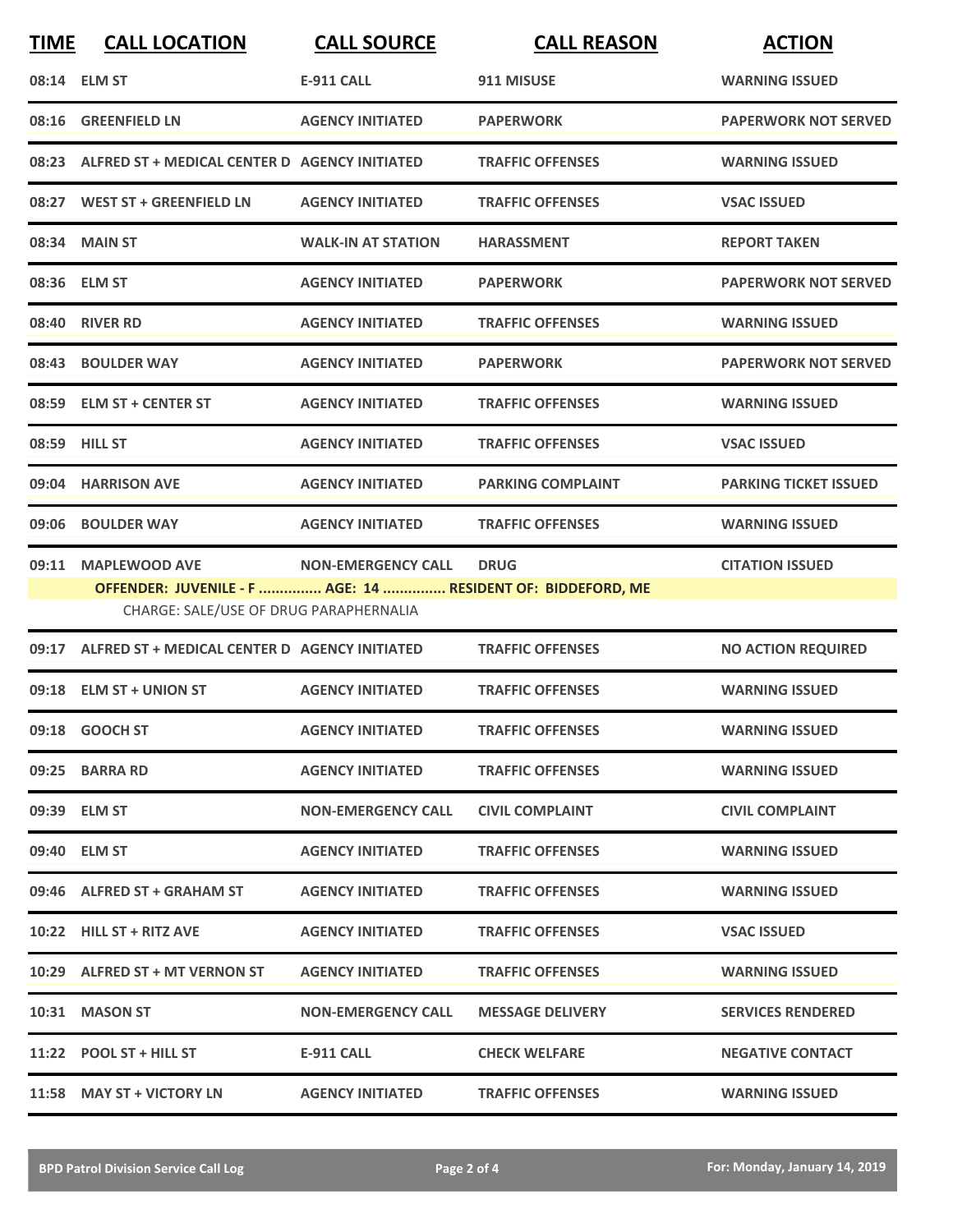| <b>TIME</b> | <b>CALL LOCATION</b>                                                                                                                                                                                                                      | <b>CALL SOURCE</b>        | <b>CALL REASON</b>                     | <b>ACTION</b>            |  |  |
|-------------|-------------------------------------------------------------------------------------------------------------------------------------------------------------------------------------------------------------------------------------------|---------------------------|----------------------------------------|--------------------------|--|--|
|             | 12:26 SHOPS WAY                                                                                                                                                                                                                           | <b>E-911 CALL</b>         | <b>TRESPASSING</b>                     | <b>SERVICES RENDERED</b> |  |  |
|             | 12:50 HARDING ST                                                                                                                                                                                                                          | <b>NON-EMERGENCY CALL</b> | <b>DEATH ATTENDED &amp; UNATTENDED</b> | <b>REPORT TAKEN</b>      |  |  |
|             | 13:11 HILL ST                                                                                                                                                                                                                             | <b>NON-EMERGENCY CALL</b> | <b>CIVIL COMPLAINT</b>                 | <b>CIVIL COMPLAINT</b>   |  |  |
|             | 13:18 ACORN ST                                                                                                                                                                                                                            | <b>NON-EMERGENCY CALL</b> | <b>HARASSMENT</b>                      | <b>UNFOUNDED</b>         |  |  |
|             | 13:45 ALFRED ST                                                                                                                                                                                                                           | <b>NON-EMERGENCY CALL</b> | <b>ANIMAL COMPLAINT</b>                | <b>SERVICES RENDERED</b> |  |  |
|             | 13:59 ALFRED ST                                                                                                                                                                                                                           | <b>AGENCY INITIATED</b>   | <b>COURT ORDERED CHECK IN</b>          | <b>NO VIOLATION</b>      |  |  |
|             | 14:49 MAIN ST                                                                                                                                                                                                                             | <b>RADIO</b>              | <b>DRUG</b>                            | <b>GONE ON ARRIVAL</b>   |  |  |
|             | 15:02 BIRCH ST                                                                                                                                                                                                                            | <b>NON-EMERGENCY CALL</b> | <b>DEATH ATTENDED &amp; UNATTENDED</b> | <b>REPORT TAKEN</b>      |  |  |
|             | 15:48 ALFRED ST                                                                                                                                                                                                                           | <b>WALK-IN AT STATION</b> | <b>COURT ORDERED CHECK IN</b>          | <b>SERVICES RENDERED</b> |  |  |
|             | 15:49 DECARY RD                                                                                                                                                                                                                           | <b>WALK-IN AT STATION</b> | <b>DISTURBANCE / NOISE</b>             | <b>SERVICES RENDERED</b> |  |  |
|             | 16:04 ALFRED ST                                                                                                                                                                                                                           | <b>WALK-IN AT STATION</b> | <b>ALL OTHER</b>                       | <b>SERVICES RENDERED</b> |  |  |
|             | 16:15 SHELTRA AVE                                                                                                                                                                                                                         | <b>E-911 CALL</b>         | 911 MISUSE                             | <b>NEGATIVE CONTACT</b>  |  |  |
|             | 16:32 ALFRED ST + MAINE TPKE                                                                                                                                                                                                              | <b>AGENCY INITIATED</b>   | <b>TRAFFIC OFFENSES</b>                | <b>WARNING ISSUED</b>    |  |  |
| 16:47       | <b>CADORETTE AVE</b>                                                                                                                                                                                                                      | <b>NON-EMERGENCY CALL</b> | <b>ANIMAL COMPLAINT</b>                | <b>NEGATIVE CONTACT</b>  |  |  |
| 17:18       | JEFFERSON ST + WASHINGTON S AGENCY INITIATED                                                                                                                                                                                              |                           | <b>TRAFFIC OFFENSES</b>                | <b>WARNING ISSUED</b>    |  |  |
|             | 17:29 RAILROAD AVE                                                                                                                                                                                                                        | <b>AGENCY INITIATED</b>   | <b>SUSPICION</b>                       | <b>SERVICES RENDERED</b> |  |  |
|             | 17:51 ELM ST                                                                                                                                                                                                                              | <b>AGENCY INITIATED</b>   | <b>TRAFFIC OFFENSES</b>                | <b>WARNING ISSUED</b>    |  |  |
|             | 18:00 SUMMER ST                                                                                                                                                                                                                           | <b>WALK-IN AT STATION</b> | <b>THEFT</b>                           | <b>SERVICES RENDERED</b> |  |  |
| 18:29       | <b>BIDDEFORD GATEWAY CTR</b><br><b>AGENCY INITIATED</b><br><b>OPER AFTER SUSPENSION</b><br><b>CITATION ISSUED</b><br>OFFENDER: MARK RONALD MULLIS  AGE: 38  RESIDENT OF: SACO, ME<br>CHARGE: OPERATING WHILE LICENSE SUSPENDED OR REVOKED |                           |                                        |                          |  |  |
|             | <b>18:44 MAIN ST</b>                                                                                                                                                                                                                      | <b>AGENCY INITIATED</b>   | <b>TRAFFIC OFFENSES</b>                | <b>WARNING ISSUED</b>    |  |  |
|             | 18:54 MAIN ST                                                                                                                                                                                                                             | <b>AGENCY INITIATED</b>   | <b>TRAFFIC OFFENSES</b>                | <b>WARNING ISSUED</b>    |  |  |
|             | 19:19 WEST ST + GERTRUDE AVE                                                                                                                                                                                                              | <b>AGENCY INITIATED</b>   | <b>TRAFFIC OFFENSES</b>                | <b>WARNING ISSUED</b>    |  |  |
|             | 19:30 GUINEA RD                                                                                                                                                                                                                           | <b>E-911 CALL</b>         | <b>CHECK WELFARE</b>                   | <b>SERVICES RENDERED</b> |  |  |
|             | 19:57 ALFRED ST + BOULDER WAY                                                                                                                                                                                                             | <b>NON-EMERGENCY CALL</b> | <b>DISABLED VEHICLE</b>                | <b>NEGATIVE CONTACT</b>  |  |  |
|             | 19:58 ALFRED ST                                                                                                                                                                                                                           | <b>AGENCY INITIATED</b>   | <b>TRAFFIC OFFENSES</b>                | <b>WARNING ISSUED</b>    |  |  |